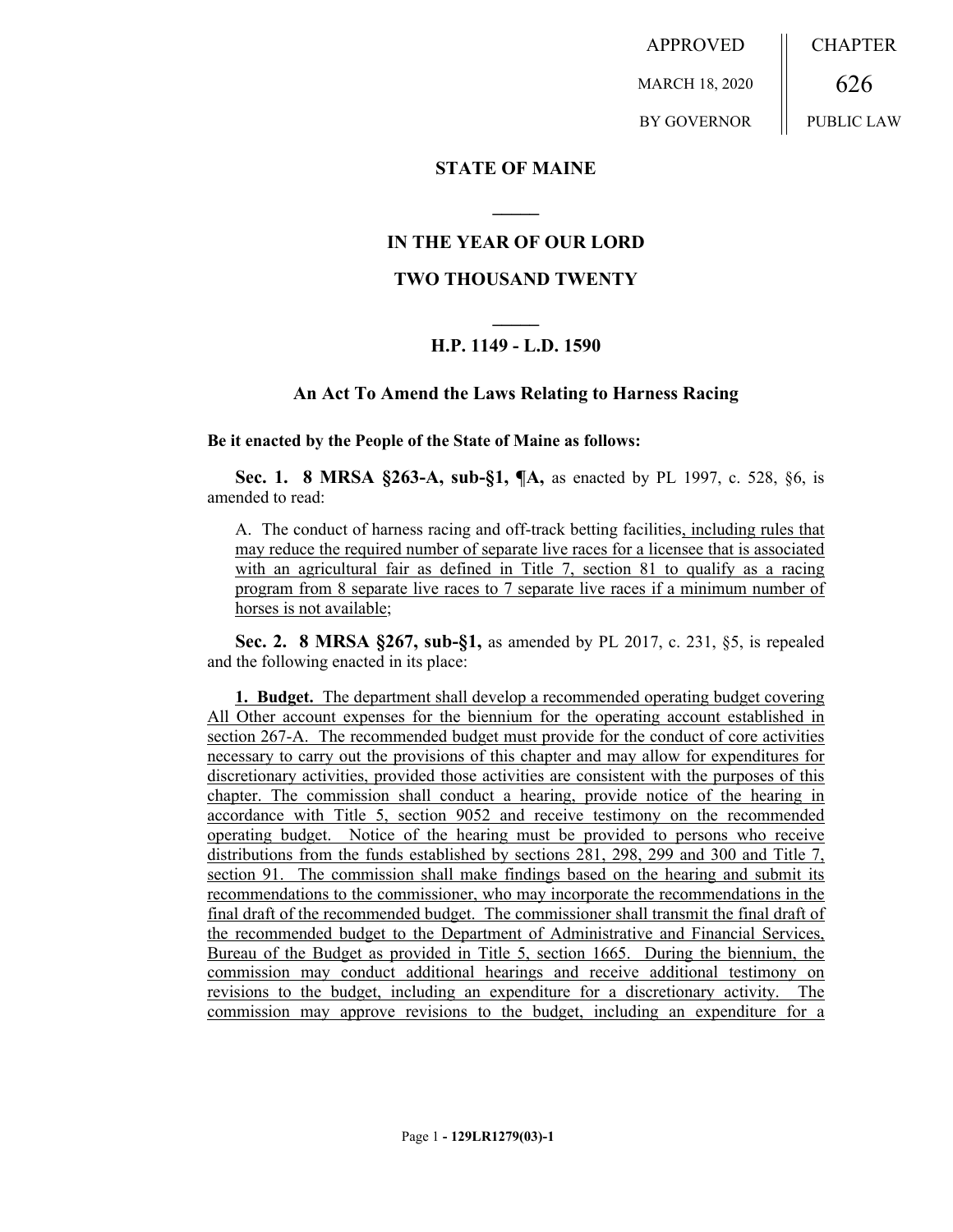discretionary activity, if the commission determines that the activity is consistent with the provisions of this chapter and best serves the interest of the harness racing industry.

**Sec. 3. 8 MRSA §270, sub-§5** is amended to read:

**5. If racing plant owned or leased.** Whether or not the racing plant is owned or leased, and if leased, the name and residence of the fee owner of the real estate, or if a corporation, of the directors and stockholders thereof; who, unless the fee owner is a governmental entity or agricultural fair association, shall provide the following:

A. A current financial statement of the owner showing assets and liabilities;

B. A current operating statement of the owner showing income and expenses relating to the real estate;

C. If the owner is an individual, the residence of the owner;

D. If the owner is a partnership or a corporation whose stock is not publicly traded, the principal address of the partnership or corporation and the name, address and occupation of each partner, officer, director and shareholder of the partnership or corporation; and

E. If the owner is a corporation whose stock is publicly traded, the principal address of the corporation and the name, address and occupation of each officer and director and each shareholder owning or controlling 10% or more of the stock of the corporation and, for a shareholder owning 10% or more of the stock of the corporation that is a partnership or corporation, the principal address of the partnership or corporation and the name, address and occupation of each partner, officer, director and shareholder of the partnership or corporation;

**Sec. 4. 8 MRSA §271, sub-§2, ¶A,** as amended by PL 2007, c. 539, Pt. G, §7 and affected by §15, is further amended to read:

A. The revenues to be generated, consistent with the profitability and financial health of the licensee and the development of revenues from interstate simulcasting of the licensee's race programming, for the operating account pursuant to section 287; the purse supplements pursuant to section 286; the Sire Stakes Fund pursuant to section 281; and the Stipend Fund pursuant to Title 7, section 86;

**Sec. 5. 8 MRSA §271, sub-§2, ¶B,** as amended by PL 1995, c. 408, §2, is further amended to read:

B. The quality of race programming and facilities offered and to be offered by the licensee and, the suitability of the applicant's racing facilities for operation at the season for which the race dates are requested and the ability of the applicant to offer racing at night;

**Sec. 6. 8 MRSA §271, sub-§2, ¶C,** as amended by PL 2017, c. 231, §9, is further amended to read:

C. The necessity of having and maintaining proper physical facilities for racing meetings, including the ability to maintain ownership of or a leasehold on the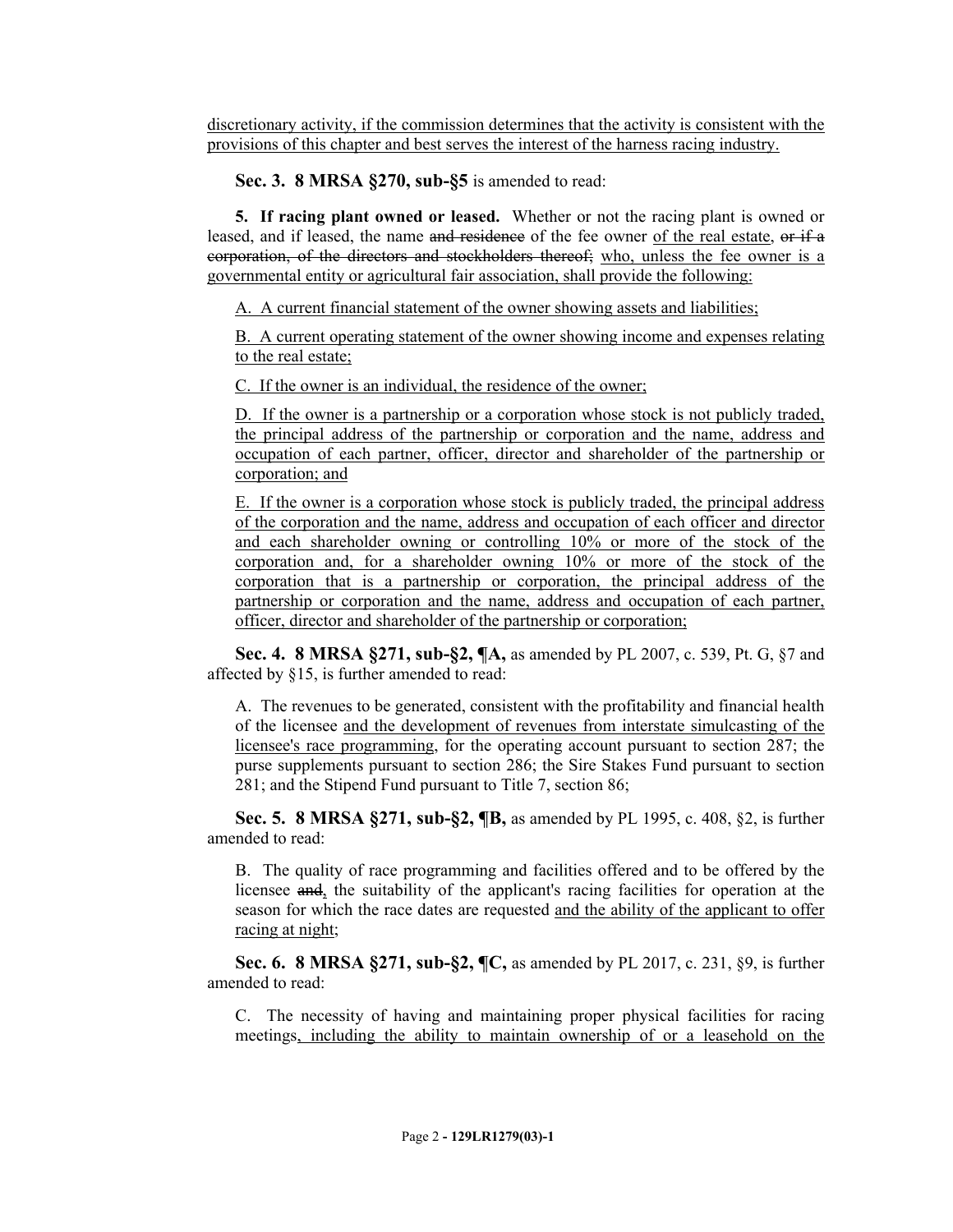facilities; and consequently, to ensure the continuance of the facilities, the quality of the licensee's maintenance of its track and plant, the adequacy of its provisions for rehabilitation and capital improvements and the necessity of fair treatment of the economic interests and investments of those who, in good faith, have provided and maintained racing facilities;

**Sec. 7. 8 MRSA §272-B, sub-§1,** as enacted by PL 2007, c. 211, §1 and affected by §2, is amended to read:

**1. Payment from licensee Disbursements to association.** A licensee described in section 271 shall pay The commission shall disburse to an association determined eligible under subsection 2 an amount not to exceed 3% of each of the following:

A. Disbursements from the Sire Stakes Fund under section 281 for the purpose of supplementing purses;

B. The purse supplement share calculated under section 286 for distribution under section 290:

C. The funds designated from the commercial meet account to supplement purses under section 287, subsection 2;

D. The funds designated from the extended meet account to supplement purses under section 289, subsection 2, paragraph B;

E. The fund to supplement harness racing purses established under section 298 and receiving payment pursuant to section 1036, subsection 2, paragraph B; and

F. Disbursements from the Agricultural Fair Support Fund under Title 7, section 91, subsection 2, paragraph A.

**Sec. 8. 8 MRSA §272-B, sub-§4,** as enacted by PL 2007, c. 211, §1 and affected by §2, is amended to read:

**4. Payment Disbursements.** Each year, upon receipt and verification of the information required under subsection 2, the commission shall advise licensees of the maximum amount payable to the association under subsection 1. Total payments disbursements made each year to the association under this section may not exceed the association's budget for that year.

**Sec. 9. 8 MRSA §275-A, sub-§1,** as amended by PL 2017, c. 231, §14, is further amended to read:

**1. Commercial track.** "Commercial track" means any harness horse racing track that is a for-profit business and is licensed under this chapter to conduct harness horse racing with pari-mutuel wagering that is not associated with an agricultural fair as defined in Title 7, section 81 and that:

A. If the population of the region is 300,000 or more, based on the 1990 U.S. Census, conducted racing on more than 69 days in each of the previous 2 calendar years, except that if a racetrack that qualifies as a commercial track under this paragraph ceases operation, a separate racetrack operated by the owner or operator of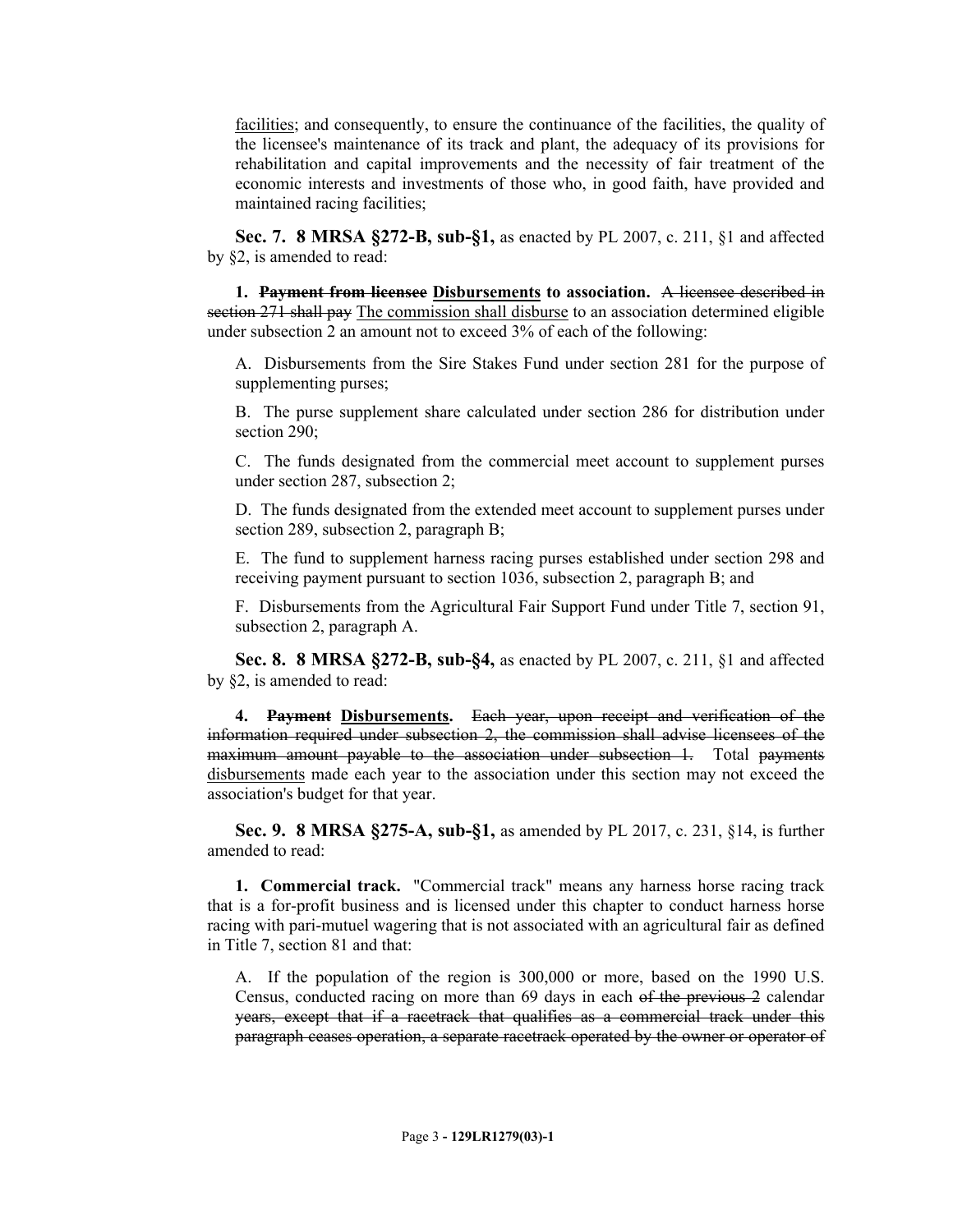the racetrack that ceased operation qualifies as a commercial track, and for all purposes is considered the same commercial track as the track that ceased operation, if the population of the region of that separate racetrack is 300,000 or more, based on the 1990 U.S. Census, and the sum of the number of days on which racing was conducted at the track that ceased operation and the number of days on which racing was conducted at the separate racetrack equals at least 70 days in each of the 2 preceding calendar years year after the track was initially licensed as a commercial track, unless a lesser number of days of racing was conducted in a year due to conditions beyond the control of the racetrack owner or operator as approved by the commission; or

B. If the population of the region is less than 300,000, based on the 1990 U.S. Census, conducted racing on more than 34 days in each of the previous 2 calendar years, except that if a racetrack that qualifies as a commercial track under this paragraph ceases operation, a separate racetrack operated by the owner or operator of the racetrack that ceased operation qualifies as a commercial track, and for all purposes is considered the same commercial track as the track that ceased operation, if the population of the region of that separate racetrack is less than 300,000, based on the 1990 U.S. Census, and the sum of the number of days on which racing was conducted at the track that ceased operation and the number of days on which racing was conducted at the separate racetrack equals at least 35 days in each of the 2 preceding calendar years; year after the track was initially licensed as a commercial track, unless a lesser number of days of racing was conducted in a year due to conditions beyond the control of the racetrack owner or operator as approved by the commission.

C. Began operation after January 1, 2014 in a region with a population of 300,000 or more, based on the 1990 U.S. Census, to replace a commercial track as defined by paragraph A that ceased operation after January 1, 2014 and for which no separate racetrack has been opened by the owner or operator of that commercial track that ceased operation. For purposes of this paragraph, a racetrack is not required to have conducted racing during the 2 preceding calendar years but is required to conduct racing on at least 70 days during each calendar year after the track is initially licensed as a commercial track. If a commercial track under this paragraph has not been granted 70 race days by the commission for the initial calendar year of operation, race days conducted during that year by the commercial track that ceased operation after January 1, 2014 are credited to the replacement commercial track; or

D. Began operation after January 1, 2014 in a region with a population of less than 300,000, based on the 1990 U.S. Census, to replace a commercial track as defined by paragraph B that ceased operation after January 1, 2014 and for which no separate racetrack has been opened by the owner or operator of that commercial track that ceased operation. For purposes of this paragraph, a racetrack is not required to have conducted racing during the 2 preceding calendar years but is required to conduct racing on at least 35 days during each calendar year after the track is initially licensed as a commercial track. If a commercial track under this paragraph has not been granted 35 race days by the commission for the initial calendar year of operation, race days conducted during that year by the commercial track that ceased operation after January 1, 2014 are credited to the replacement commercial track.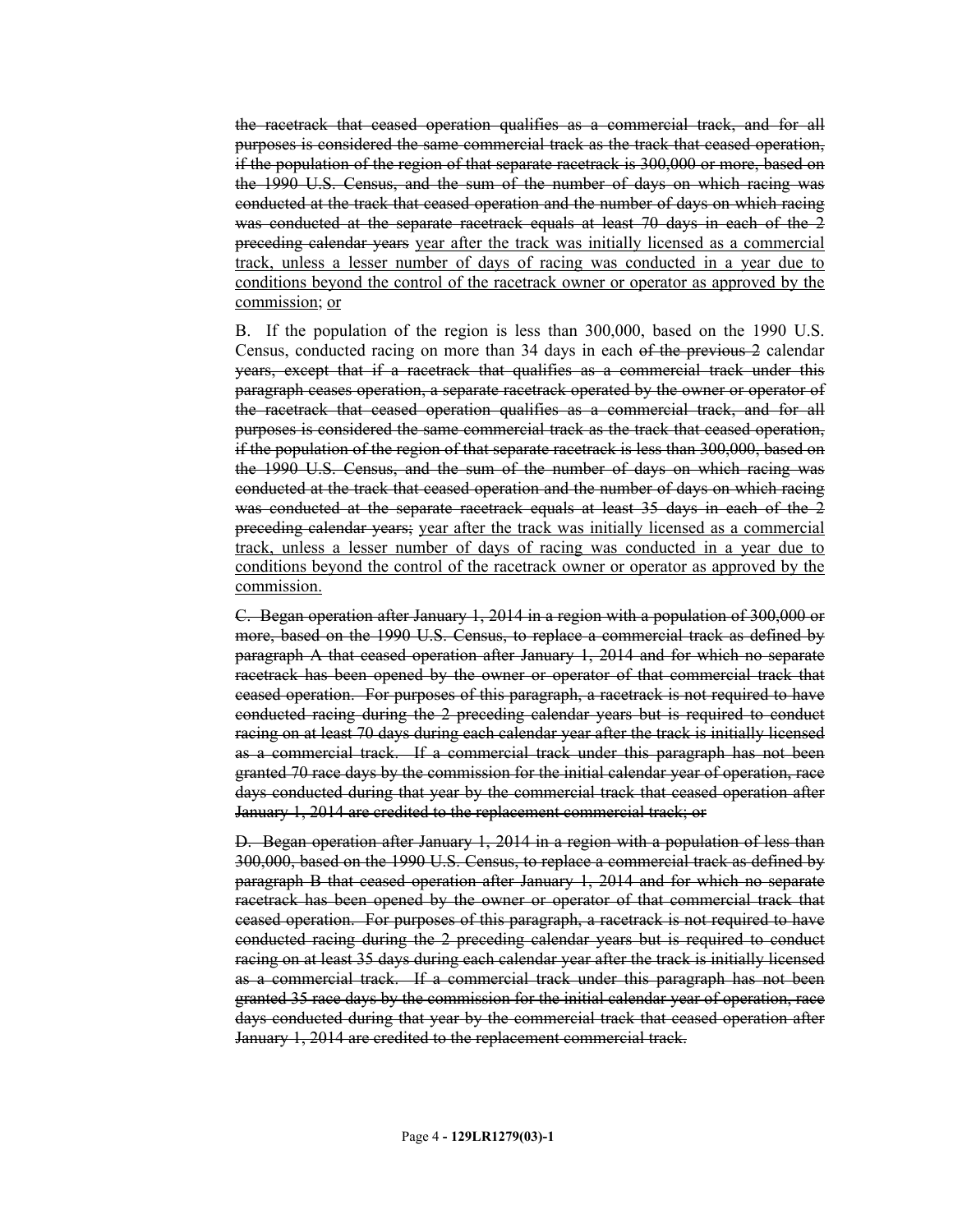For the purposes of this subsection, "region" is determined by measuring a distance of 50 miles from the center of the racing track along the most commonly used roadway, as determined by the Department of Transportation, drawing a circle around the center of the racing track using that 50-mile measurement and excluding those municipalities or unorganized territories that do not have boundaries contained entirely by that circle.

For the purpose of determining the number of days a race track conducted racing under this subsection, if a race day is canceled due to a natural or other disaster, or due to a horse supply shortage as verified by the state steward, the track is considered to have conducted racing on that day.

**Sec. 10. 8 MRSA §275-D, sub-§1,** as amended by PL 2011, c. 99, §1, is further amended to read:

**1. Off-track betting on simulcast racing.** A person may conduct pari-mutuel wagering at an off-track betting facility that is licensed under this section, if the person facility is licensed to operate located and operated within a hotel, as defined in Title 28-A, section 2, subsection 15, paragraph H, with public dining facilities, a Class A lounge, as defined in Title 28-A, section 2, subsection 15, paragraph L, a Class A restaurant, as defined in Title 28-A, section 2, subsection 15, paragraph R, or a Class A restaurant/lounge, as defined in Title 28-A, section 2, subsection 15, paragraph R-1.

**Sec. 11. 8 MRSA §275-D, sub-§9,** as amended by PL 1997, c. 528, §23, is further amended to read:

**9. Annual report.** The department shall report annually by January March 1st to the joint standing committee of the Legislature having jurisdiction over legal affairs matters and to the joint standing committee of the Legislature having jurisdiction over agricultural matters on the effect of off-track betting facilities on the local economy, the public interest, the integrity of live racing and other matters the department finds appropriate. The department may include in its report any recommendations for necessary changes in laws governing off-track betting.

**Sec. 12. 8 MRSA §286, sub-§8** is enacted to read:

**8. Payment from Stipend Fund.** Notwithstanding any other provision of law, the amounts payable to the Stipend Fund under this section from an off-track betting facility newly licensed after January 1, 2020 must be divided among all agricultural fair licensees based upon the number of days raced in conjunction with the annual agricultural fairs of the licensees.

**Sec. 13. 8 MRSA §298, sub-§2-A,** as enacted by PL 2007, c. 183, §2 and affected by §3, is amended to read:

**2-A. Distribution.** On April 30th, July 30th, October 30th and January 30th of each year, all amounts credited to the fund established by this section as of the last day of the preceding month and not distributed before that day must be distributed to each commercial track, as defined in section 275-A, subsection 1, to each agricultural fair licensee that conducts live racing on fair dates assigned by the commissioner pursuant to Title 7, section 84 and, to each agricultural fair licensee that conducts an extended meet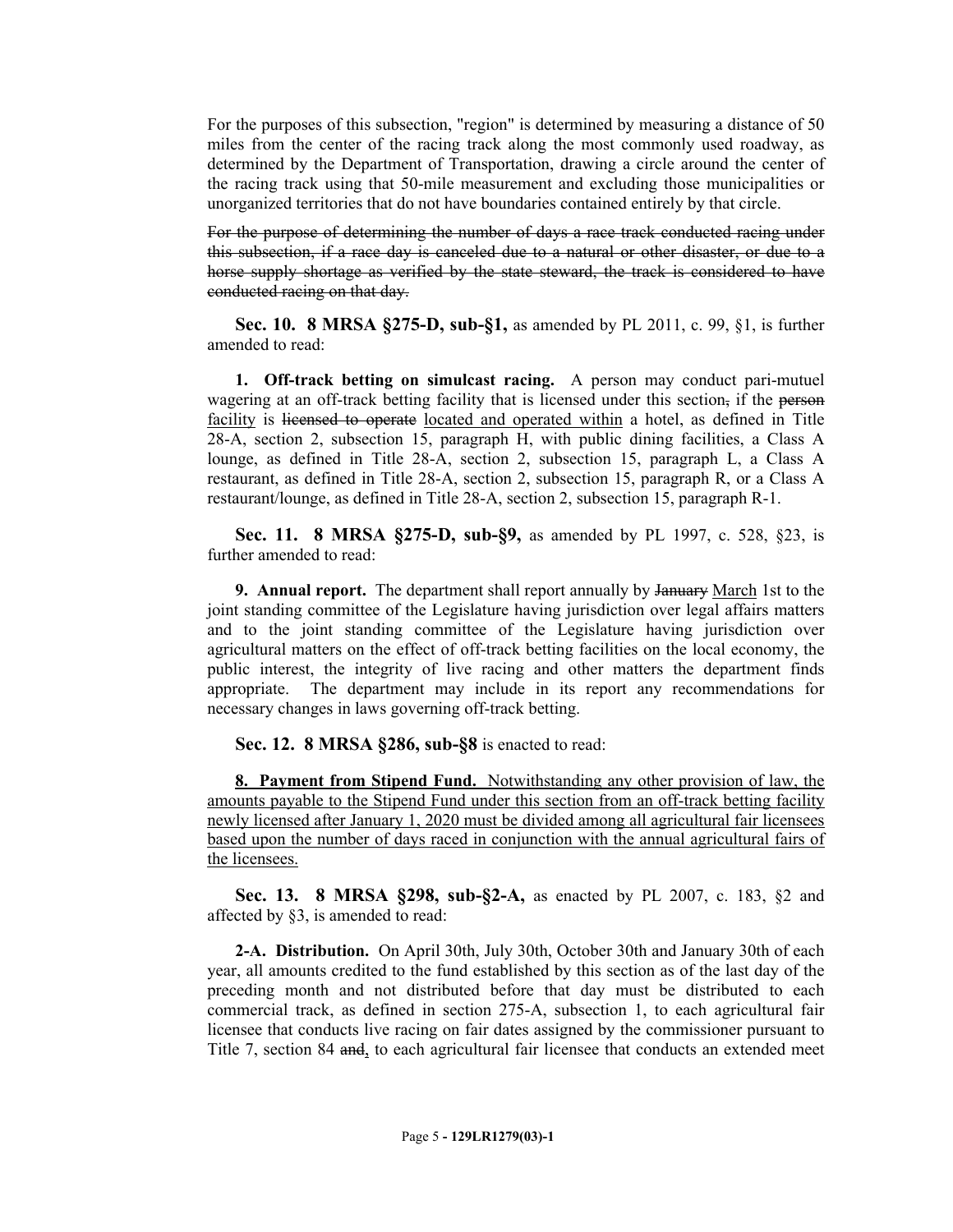as long as that licensee conducted an extended meet in 2005 and to each agricultural fair licensee awarded live race dates by the commission upon closure of an existing commercial track that is not replaced, with each commercial track and each agricultural fair licensee receiving an amount of money determined by multiplying the amount of money available for distribution by a fraction, the numerator of which is the total number of live race dashes assigned to the commercial track or agricultural fair licensee for the year and the denominator of which is the total number of race dashes assigned to all commercial tracks and agricultural fair licensees for the year. The payment in January must be adjusted so that for the prior year each commercial track or agricultural fair licensee entitled to a distribution receives that portion of the total money distributed for the full year from the fund established by this section that is determined by multiplying the total amount of money by a fraction, the numerator of which is the number of live race dashes conducted by the commercial track or agricultural fair licensee during the calendar year that qualify for a distribution and the denominator of which is the total number of race dashes conducted during that calendar year that qualify for a distribution. For purposes of this subsection, a race dash qualifies for distribution if the dash was conducted by a commercial track or by an agricultural fair licensee on dates assigned under Title 7, section 84 or during an extended meet. The funds distributed pursuant to this subsection must be used to supplement harness racing purses.

This subsection takes effect December 31, 2009.

**Sec. 14. 8 MRSA §299, sub-§5, ¶C,** as enacted by PL 2017, c. 231, §25, is amended to read:

C. One additional race day credit is earned for each day raced during the months of March and December. A maximum of 12 16 race day credits may be awarded per commercial track for the month of March and a maximum of  $\frac{12}{16}$  race day credits may be awarded per commercial track for the month of December.

**Sec. 15. 8 MRSA §299-A, sub-§1,** as enacted by PL 2017, c. 371, §5, is amended to read:

**1. Fund created.** The Harness Racing Promotional Fund, referred to in this section as "the fund," is established to be used solely for the marketing and promotion of harness racing in the State. The fund consists of any money received through the commission on wagers pursuant to section 286 and any contributions, grants or appropriations from private and public sources. The fund, to be accounted for within the commission, must be held separate and apart from all other money, funds and accounts. Any balance remaining in the fund at the end of a fiscal year does not lapse but must be carried forward to the next fiscal year. The fund may not be charged for indirect costs under a departmental indirect cost allocation plan.

**Sec. 16. Commercial track ceases operation prior to March 1, 2021.** If the State Harness Racing Commission as established by the Maine Revised Statutes, Title 8, section 261-A determines that a commercial track ceased or agreed to cease operation prior to March 1, 2021 following a request from a bona fide statewide organization of horsemen in whole or in part to facilitate the prospect that a modernized commercial track might open, notwithstanding the requirements of Title 8, section 275-D, the commission